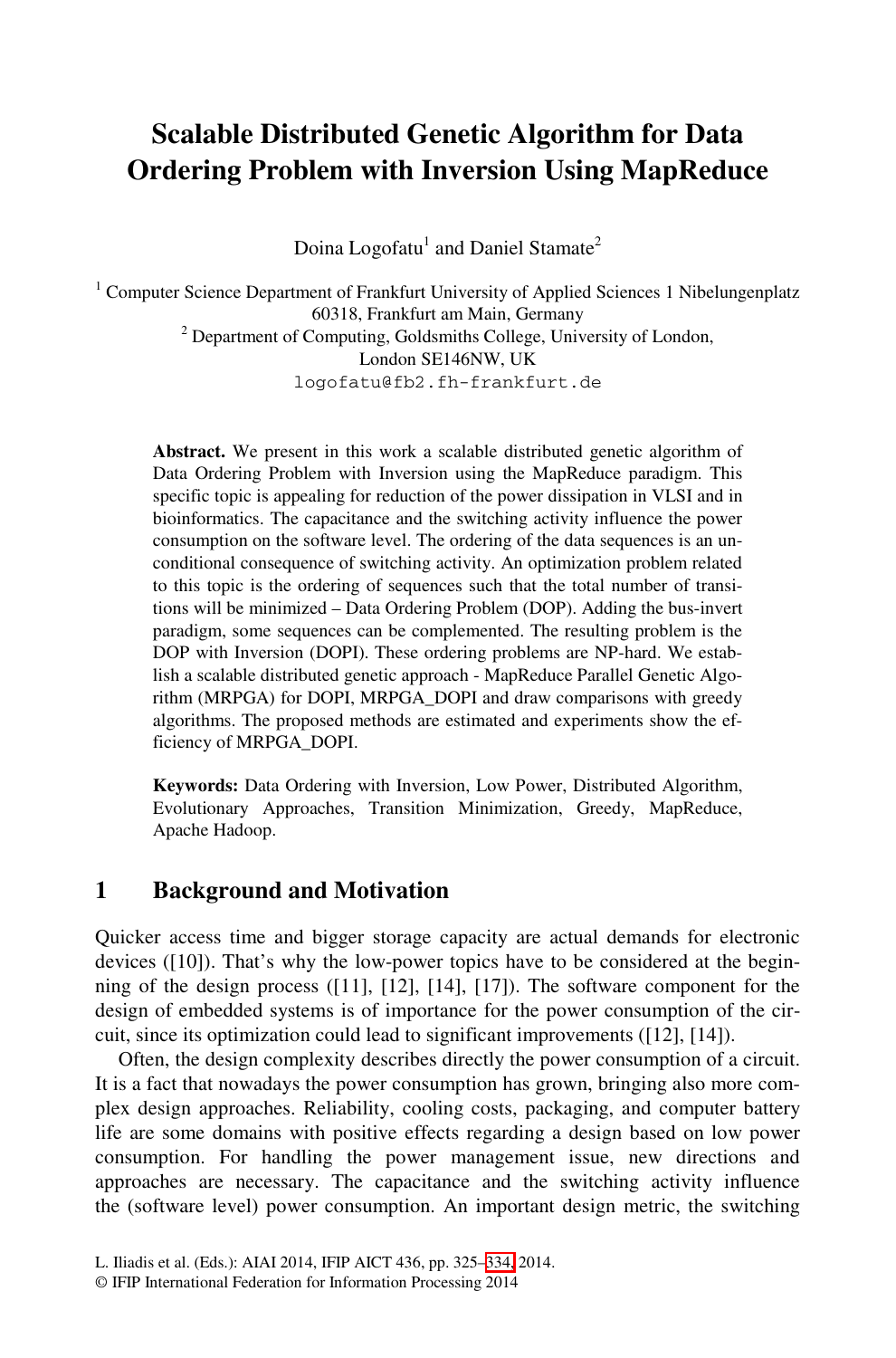activity, characterizes the quality of an embedded system-on-chip design. The switching activity proves to be an important design metric, which describes the quality of an embedded system-on-chip design. It is directly related to the ordering of data strings. One first problem related to this topic is the ordering of data words for minimizing the total number of transitions *Data Ordering Problem* (DOP). This problem could be of interest for various practical situations, e.g. reordering and optimize DNA sequences or in the linguistic leveling [4, 7].

#### **2 Problem Domain**

**Definition 2.1.** *Hamming distance.* If a word  $w_r$  of length *k* is followed by the word  $w_s$ of the same length *k*, the total number of transitions is given by the number of bits that change. This is:

$$
d(w_r, w_s) = \sum_{j=1}^k w_{rj} \oplus w_{sj} \tag{1}
$$

also known as the *Hamming distance* between  $w_r$  and  $w_s$ . Here, the  $w_{rj}$  denotes the  $j^{\text{th}}$ bit of  $w_r$ , and  $\oplus$  the XOR operation. For instance,  $d(1010, 0100) = 3$ . The number of transitions is, in fact, the *Hamming distance* between  $w_r$  and  $w_s$ .

**Definition 2.2.** *Total number of transitions.* The *total number of transitions* is the sum of number of transitions needed for the transmission of all the words  $w_1, w_2, ..., w_n$ . It is denoted with  $N_r$ . If  $\sigma$  is a permutation of  $\{1, 2, ..., n\}$ , then the total number of transitions will be:

$$
N_T = \sum_{j=1}^{n-1} d(w_{\sigma(j)}, w_{\sigma(j+1)})
$$
 (2)

**Definition 2.3.** *Phase-assignment.* The *phase-assignment* (polarity)  $\delta$  is a function defined on  $\{1, \ldots, n\}$  with values in  $\{0, 1\}$ , which specifies if a word is sent as it is or complemented (negated, inverted).

For example, the complemented word of 10011 is 01100. That is, if  $\delta(i)=0$  then the word  $w_i$  is sent as it is, otherwise is sent his complement.

**Definition 2.4.** The Data Ordering Problem *(DOP)* is defined as the problem of finding a permutation  $\sigma$  of the words  $w_1, w_2, ..., w_n$  such that the total number of transitions:

$$
N_T = \sum_{j=1}^{n-1} d(w_{\sigma(j)}, w_{\sigma(j+1)})
$$
\n(3)

is minimized.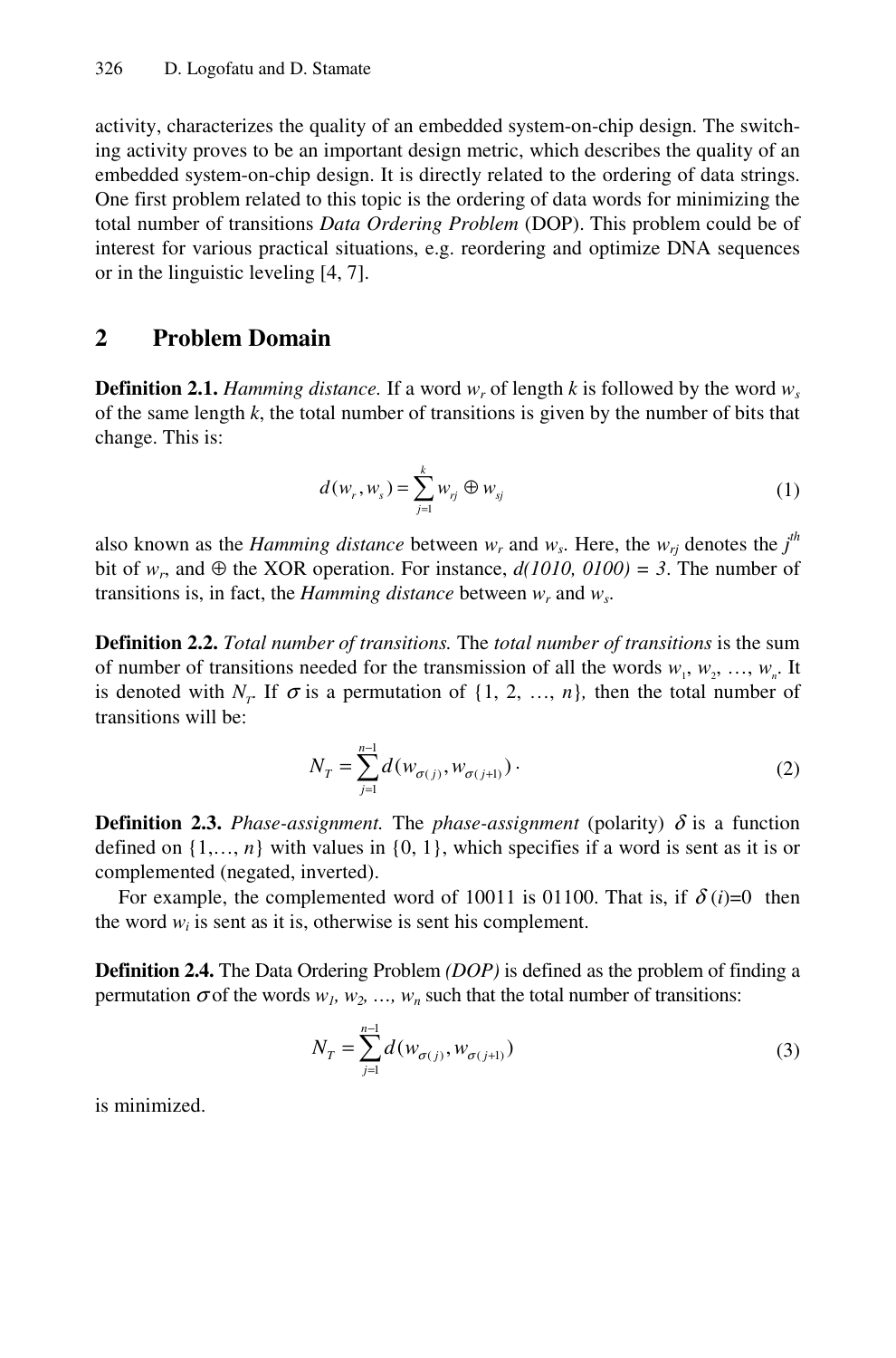**Definition 2.5.** The *Data Ordering Problem with Inversion (DOPI)* is defined as the problem of finding a permutation  $\sigma$  and a phase-assignation  $\delta$  of the words  $w_1, w_2, ...,$  $w_n$  such that the total number of transitions:

$$
N_T = \sum_{j=1}^{n-1} d(w_{\sigma(j)}^{\delta(j)}, w_{\sigma(j+1)}^{\delta(j+1)})
$$
(4)

is minimized.

The problems DOP and DOPI are NP-hard [11, 12].

Note that the Hamming distance between two words with the same length provides the total number of dissimilarities between these words.

We denote the generalizations of these problems also with DOP and DOPI. Given a set of *n* words with the same length *k* over an alphabet  $\mathcal{R}$ , and in the case of DOPI also a permutation of length *k* which denotes the inversion (complementation) function, it is requested to provide a permutation of the given words (in the case of DOPI also an assignation of them) which minimizes the total number of dissimilarities (transitions).

#### **3 Previous Work**

The optimal method and two evolutionary approaches, MUT\_DOPI (with mutation) and GA\_DOPI (hybrid genetic algorithm) are proposed in [6], together with three new genetic operators Simple Cycle Mutation (SIM), Cycle OX and Cycle PMX. The two ordering problems are very similar to the *Traveling Salesman Problem* (TSP). For DOP, DOPI and TSP a efficient ordering of elements regarding to a given weight has to be determined. Since the two problems DOP and DOPI are NP-hard [11, 12], the optimal algorithms can only manage small instances. In the past years some approaches were introduced for the problems DOP and DOPI:

> *Spanning Tree/Minimum Matching* (ST-MM) [11] *Double Spanning Tree* (DST) [11] *Greedy Simple* (GMS) [12] *Greedy Min* (GM) [12] *Evolutionary Approaches* [6]

The *Evolutionary Algorithms* (EAs) provide the best results quality. Such evolutionary methods return better outcome than the above-presented *Greedy Min*, but with much more time resources. Further, they have no capability to cope with very large data sets. EAs which produce high-quality optimizations are presented in [6], where are presented evolutionary algorithms for both DOP and DOPI.

#### **4 Scalable Distributed Algorithm Using MapReduce**

Our scalable distributed evolutionary algorithm uses the genetic algorithm GA\_DOPI [6] and is realized with *Hadoop*. Apache [18] proposes Hadoop as an OpenSource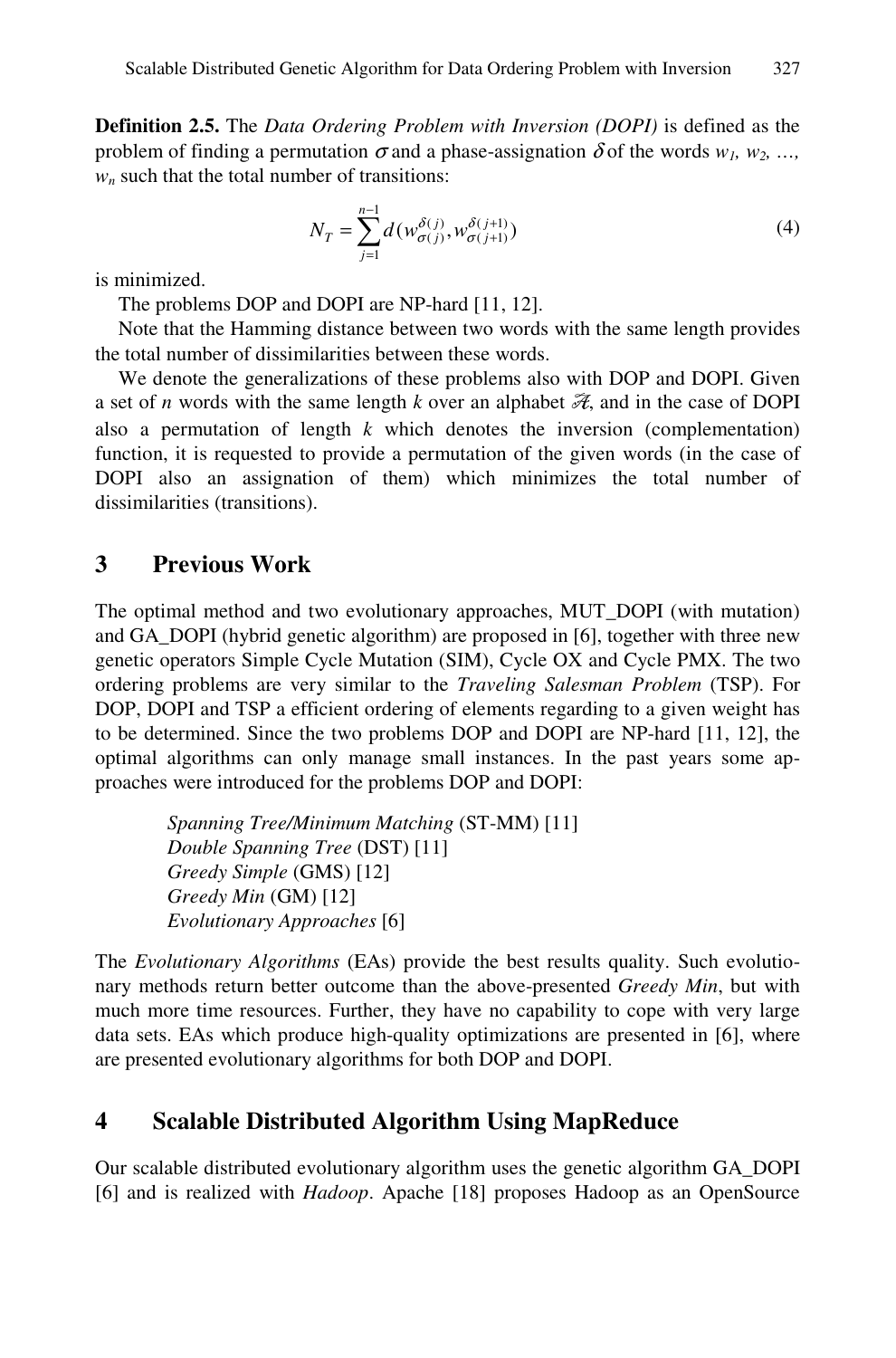MapReduce [3] framework implementation. Hadoop is a batch data processing system for running applications and process large amounts of data in parallel, in a reliable and fault-tolerant manner on large clusters of compute nodes, usually running on commodity hardware. This system offers monitoring and status tools and provides an abstraction model for programming tasks. It supports automatic distribution and parallelization. Apache's *Hadoop* offers a distributed file system (*HDFS*) which creates multiple duplicates of data sets and distributes them on compute nodes throughout the cluster to enable reliable, rapid computations. The nodes for computation and for storage are usually the same. The application specifies the input/output locations, supply *map* and *reduce* methods and possibly invariant data.



**Fig. 1.** MapReduce Dataflow

The scalable distributed evolutionary algorithm performs for a given number of generations. During every generation, it creates an arbitrary number of permutations of the current set of sequences, splits the set of permutations in subsets (*map* operation) and performs GA\_DOPI [6] on all of them during the *reduce* operation. Lastly, it collects the best permutations (individuals) provided on each reducer node in the cluster and stick them together. Groups of initial individuals are initialized using the greedy approaches GMS and GM [7, 12]. The outcome represents the set of sequences for the next generation. The *map* operation associates for each given permutation a subset index in range 0 to *reductionFactor*–1 randomly, as output key. During the *Shuffle & Sort* action, the sequences get sorted after their indices, and each *reducer* node gets and executes GA\_DOPI in one call over its subset of sequences with the same index.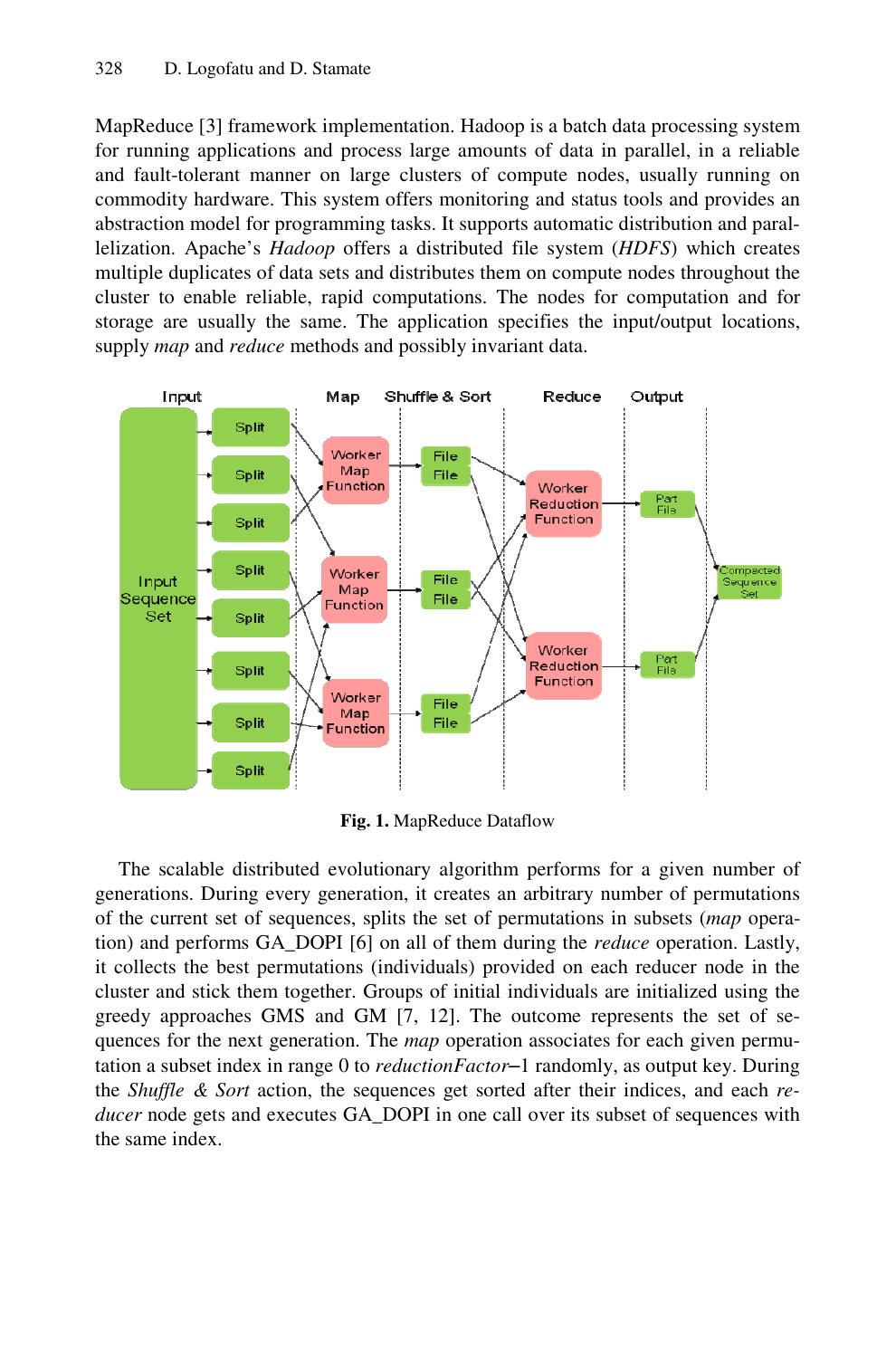#### **ALGORITHM\_ MRPGA\_DOPI**

```
 Initialization(size_of_population, rate_crossover, rate_mutation) 
 Initialization(factior_reduction) 
Initialisation_GreedyMinSimplified_individuals() 
Initialization_GreedyMin_individuals() 
 Initialization_Random_individuals() 
def MRPGA_MAP(initialIndex, pair<permutation, assignation>) = { 
   reductionSetIndex = random(0.. reductionFactor–1) 
   context.write(reductionSetIndex, pair<permutation, assignation>) 
} 
def MRPGA_REDUCE 
           (reductionSetIndex, Iterable<pair<permutation, assignation>>)= 
  { 
         run_crossover(number_crossovers); 
         run_mutation(number_mutatios); 
         get_fitness(all_new_individuals); 
        removal_WorstInviduals (number_crossovers+number_mutations); 
        for (pair<new_perm, new_assign>: all_new_individuals) 
                    context.write 
                        (reductionSetIndex,pair<new_perm, new_assign>) 
   } 
   for(i \leftarrow 1; i \leq number\,Generations; step 1)
           job← NewJob(MRPGA_MAP, MRPGA_REDUCE) 
           job.configuration.set(populationHDSFPath) 
           job.configuration.set(crossoverRate) 
           job.configuration.set(mutationRate) 
           job.configuration.setNumberReduceTasks(reductionFactor) 
           job.submit_and_wait() 
           collect_new_population 
   end_for 
   return bestIndividual
```
 **END\_ALGORITHM\_MRPGA\_DOP** 

**Fig. 2.** Pseudocode for MRPGA\_DOPI

### **5 Realization Specifics**

The Hadoop implementation for DOPI is the *Open Source* project "dopiSolver" on *sourceforge.net*. "dopiSolver.jar" contains the java binary application, as well as all the libraries depends on. The jar's main method (*dopisolver.DopiSolverDriver*) submits the DopiSolver's Hadoop Job (*dopisolver.DopiSolverJob*). I order to launch the application use "hadoop jar dopiSolver.jar" and supply afterwards the solvers name: *dopi*.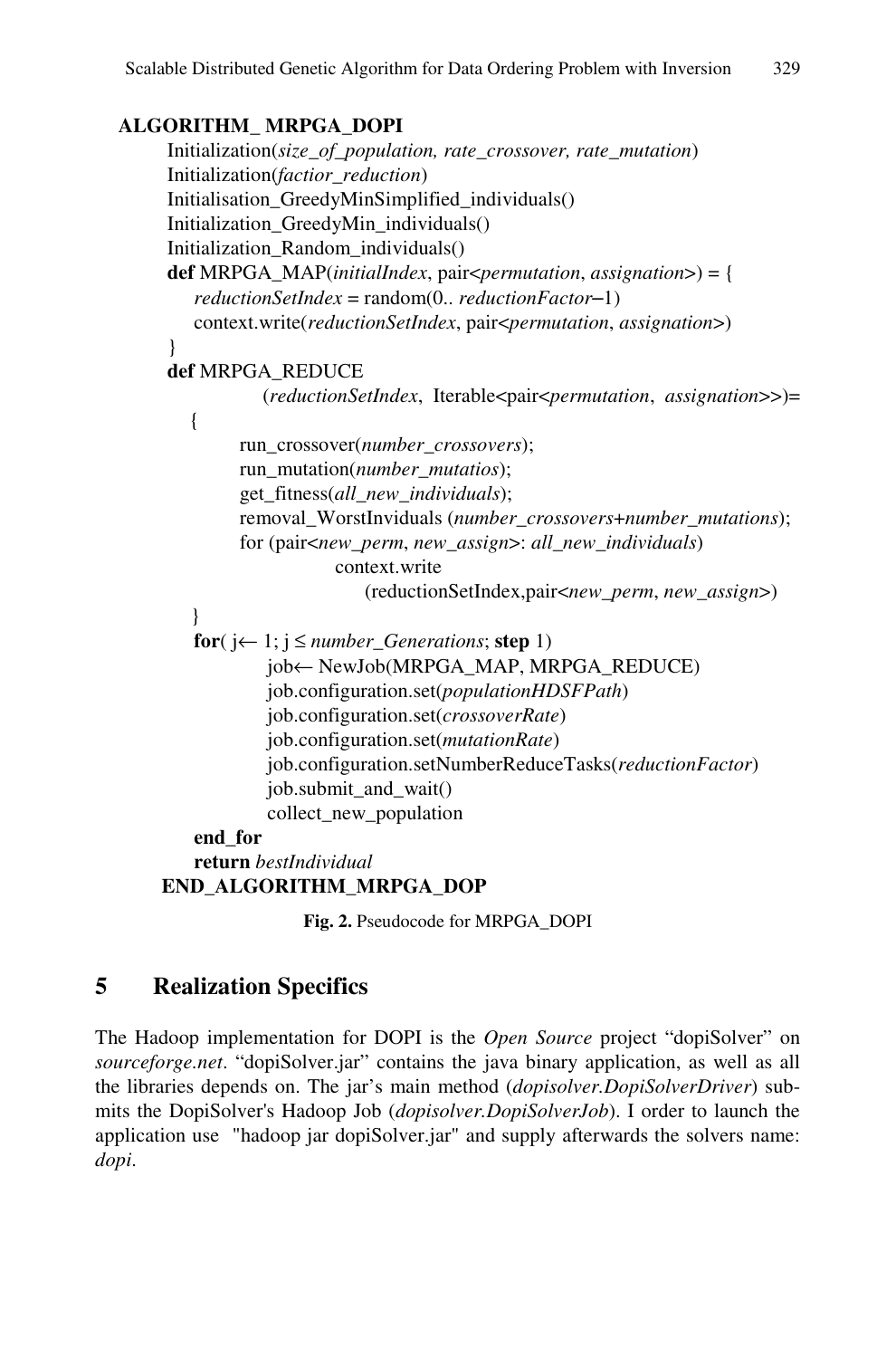

**Fig. 3.** Implementation of dopiSolver using Java and Apache's Hadoop

With "hadoop jar dcpSolver.jar dopi -h" you get the description of the application supported options. The source code is available on *sourceForge* under

https://dopisolver.svn.sourceforge.net/svnroot/dopisolver

(Subversion repository). The application depends on the libraries JUnit 4 (for test units), Apache Commons CLI2, and Apache Commons Math Version 2.0.

## **6 Experimental Results**

Various sets of data were generated artificially with different parameters, like e.g. sequences set dimension (*n*, that is the number of words), length of the words (*k*). We start by performing the two greedy algorithms GM and GMS [6] on 421 different artificial generated data sets with  $1000 \le n \le 7000$ ,  $50 \le k \le 1000$ . We do some experiments with the Greedy methods because we use them also in the initialization of the distributed algorithm. In Figure 5 we show the mean values for the difference GMS– GM on intervals and the mean (standard deviations  $\pm$ ) for the execution time for all these experiments.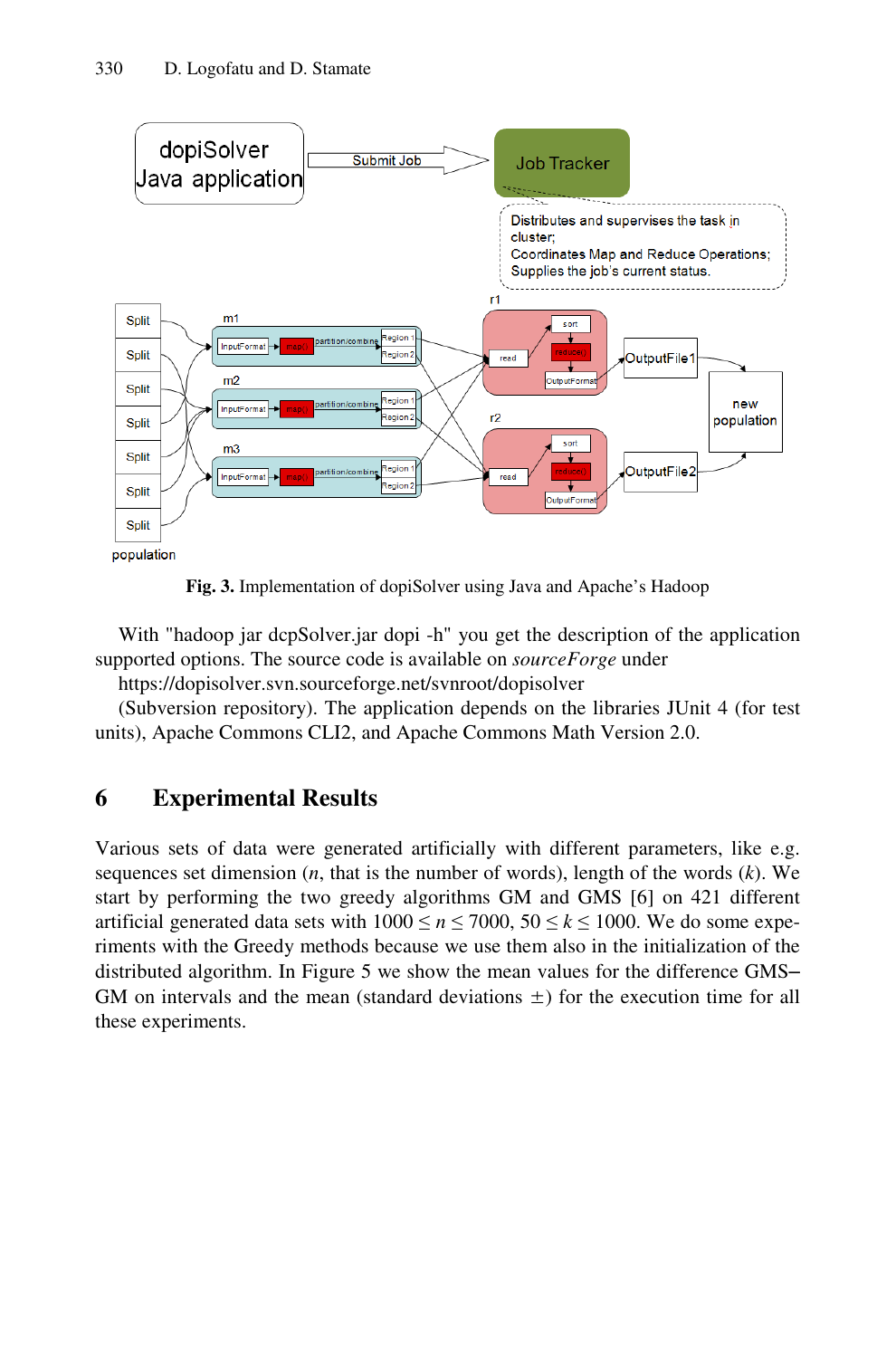

**Fig. 4.** (a) Allocation on intervals of the difference GMS–GM within 421 experiments with  $1000 \le n \le 7000$ ,  $50 \le k \le 1000$  *(b)* Mean and variance for the execution time difference (GMS-GM)



**Fig. 5.** Mean and variance for the difference GMS-GM for (*a*) values of *n* and *b)* values of *k*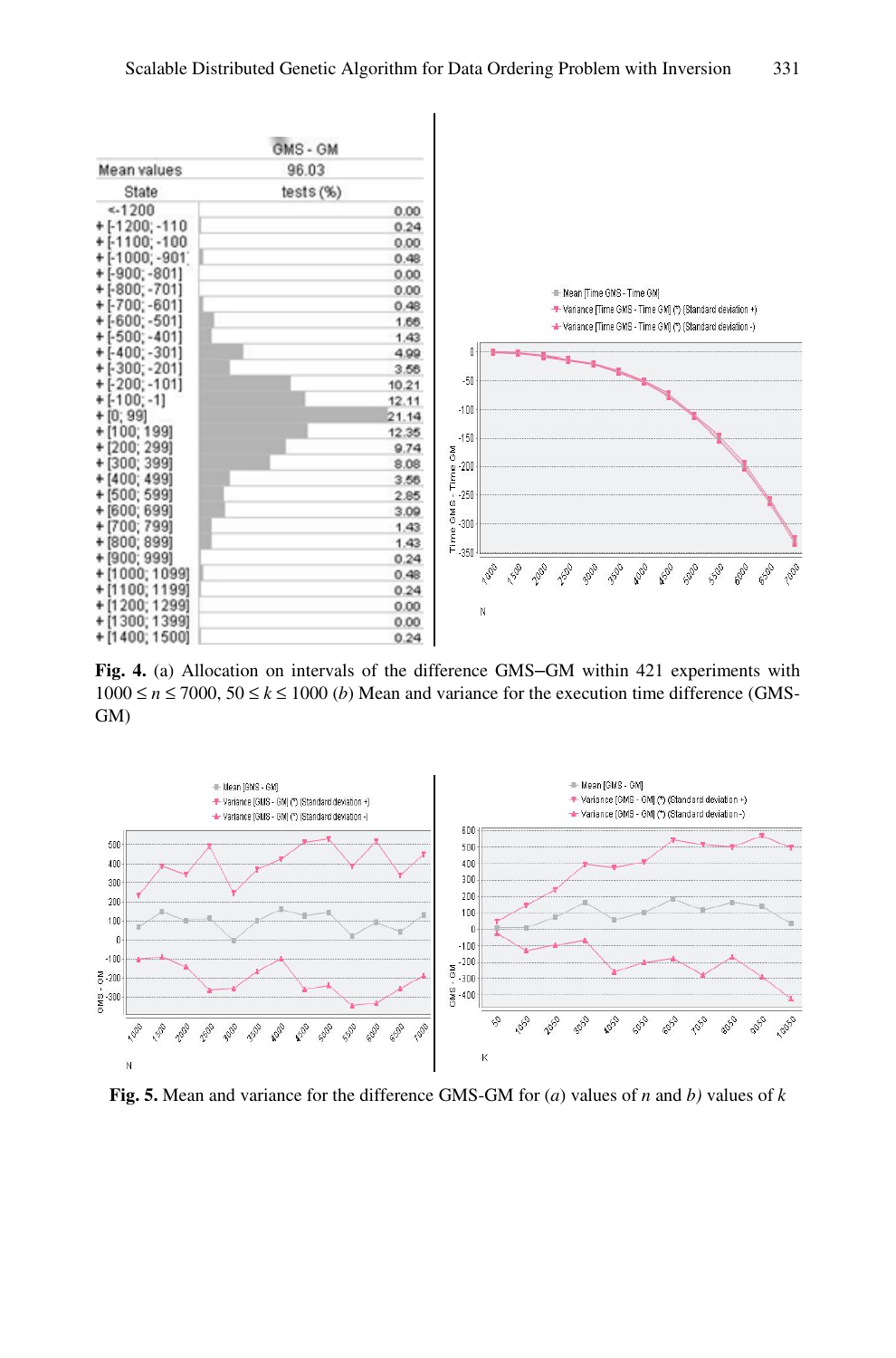

**Fig. 6.** Statistical boxplots with values for GM and MRPGA for 50 runs of the algorithms GM and MRPGA with n=100, 3000, 4500 and  $k = 200$ , 5000.

The mean values and student T-Tests illustrate the quality of results using MRPGA algorithm versus GM. Comparison in pairs (GM vs. MRPGA) concludes the null hypothesis rejection with significance level = 0.001.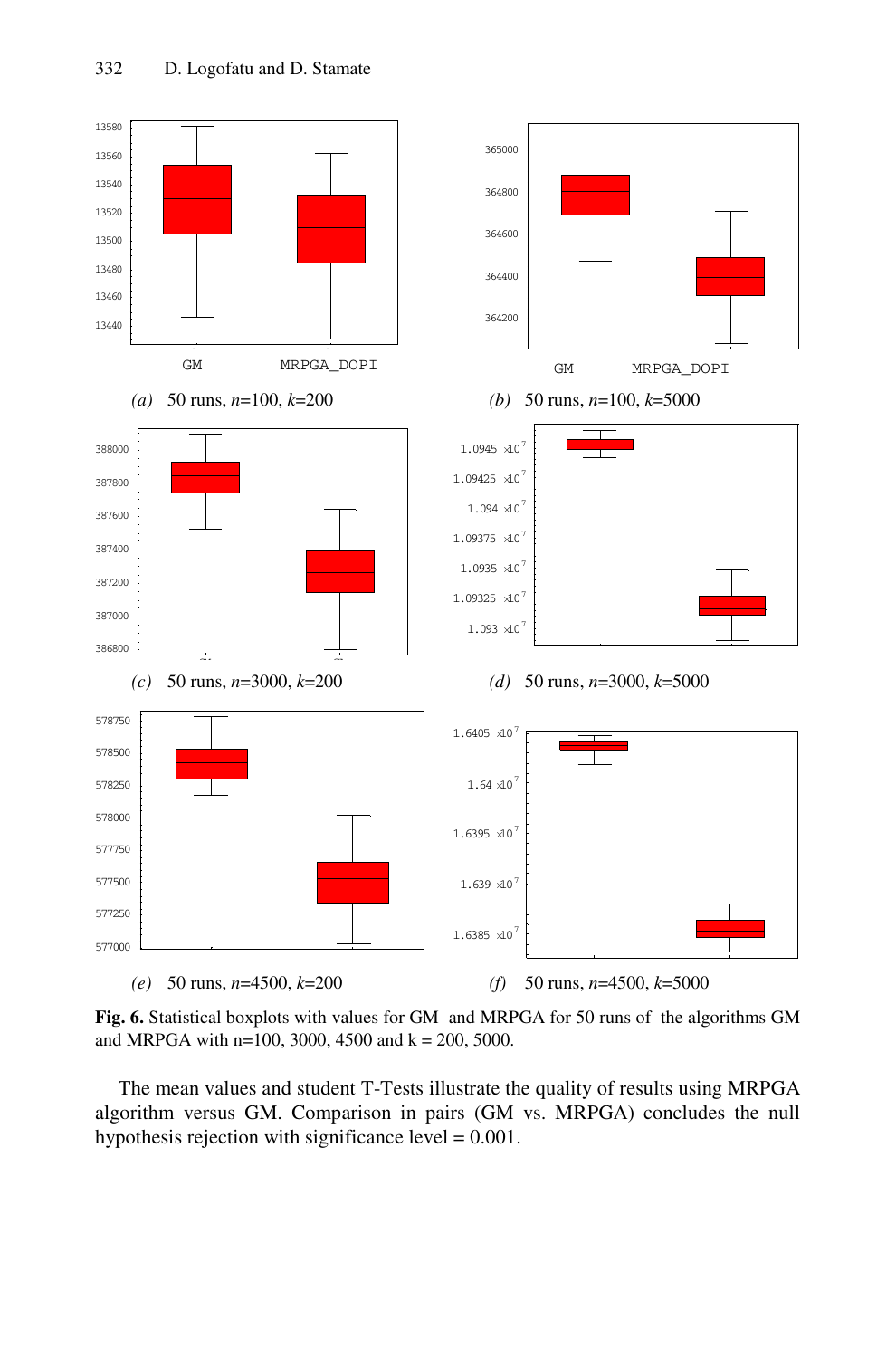| s009devde Hadoop Map/Reduce  E<br>Hadoop Map/Reduce Administration<br>[83]<br>Hadoop NameNode 192.168.11.9:54310<br>$\frac{1}{2} \frac{d^2\phi}{d\phi}$<br>Quick Links ^<br>Example: 'user:smith 3200' will filter by 'smith' only in the user field and '3200' in all fields |               |        |                  |                   |                |                   |                     |                 |                      |                    |
|-------------------------------------------------------------------------------------------------------------------------------------------------------------------------------------------------------------------------------------------------------------------------------|---------------|--------|------------------|-------------------|----------------|-------------------|---------------------|-----------------|----------------------|--------------------|
|                                                                                                                                                                                                                                                                               |               |        |                  |                   |                |                   |                     |                 |                      |                    |
| <b>Running Jobs</b>                                                                                                                                                                                                                                                           |               |        |                  |                   |                |                   |                     |                 |                      |                    |
| Jobid                                                                                                                                                                                                                                                                         | Priority      | User   | Name             | Map %<br>Complete | Map<br>Total   | Maps<br>Completed | Reduce%<br>Complete | Reduce<br>Total | Reduces<br>Completed | Jol<br>Scl<br>Inf. |
| job 201003301802 37455                                                                                                                                                                                                                                                        | <b>NORMAL</b> | hadoop | $dcp$ 4          | 100.00%           | $\overline{1}$ | 1                 | 0.00%               | 1               | $\overline{0}$       | <b>NA</b>          |
| job 201003301802 37456                                                                                                                                                                                                                                                        | <b>NORMAL</b> | hadoop | dcp_5            | 100.00%           | $\mathbf{1}$   | 1                 | 0.00%               | 1               | $\Omega$             | <b>NA</b>          |
| iob 201003301802 37457                                                                                                                                                                                                                                                        | <b>NORMAL</b> | hadoop | dcp <sub>6</sub> | 100.00%           | $\overline{1}$ | 1                 | 0.00%               | 1               | $\overline{0}$       | <b>NA</b>          |
| job 201003301802 37458                                                                                                                                                                                                                                                        | <b>NORMAL</b> | hadoop | dcp. 7           | 100.00%           | 1              | 1                 | 0.00%               | 1               | 0                    | <b>NA</b>          |
| job 201003301802 37459                                                                                                                                                                                                                                                        | <b>NORMAL</b> | hadoop | dcp <sub>8</sub> | 100.00%           | $\overline{1}$ | 1                 | 0.00%               | $\overline{1}$  | $\overline{0}$       | <b>NA</b>          |
| job 201003301802 37460                                                                                                                                                                                                                                                        | <b>NORMAL</b> | hadoop | dcp 9            | 100.00%           | 1              | 1                 | 0.00%               | 1               | 0                    | <b>NA</b>          |
| <b>Completed Jobs</b>                                                                                                                                                                                                                                                         |               |        |                  |                   |                |                   |                     |                 |                      |                    |
| Jobid                                                                                                                                                                                                                                                                         | Priority      | User   | Name             | Map %<br>Complete | Map<br>Total   | Maps<br>Completed | Reduce%<br>Complete | Reduce<br>Total | Reduces<br>Completed | Jol<br>Scl<br>Inf. |
| job 201003301802 37451                                                                                                                                                                                                                                                        | <b>NORMAL</b> | hadoop | $dcp$ 0          | 100.00%           | $\mathbf{1}$   | 1                 | 100.00%             | 1               | $\mathbf{1}$         | <b>NA</b>          |
| job 201003301802 37452                                                                                                                                                                                                                                                        | <b>NORMAL</b> | hadoop | $dcp_1$          | 100.00%           | $\mathbf{1}$   | 1                 | 100.00%             | $\overline{1}$  | 1                    | <b>NA</b>          |
| job 201003301802 37453                                                                                                                                                                                                                                                        | <b>NORMAL</b> | hadoop | dcp <sub>2</sub> | 100.00%           | 1              | 1                 | 100.00%             | $\overline{1}$  | $\overline{1}$       | <b>NA</b>          |
| job 201003301802 37454                                                                                                                                                                                                                                                        | <b>NORMAL</b> | hadoop | dcp <sub>2</sub> | 100.00%           | $\mathbf{1}$   | 1                 | 100.00%             | 1               | 1                    | <b>NA</b>          |
| <b>Failed Jobs</b><br>$\vert \rangle$<br>$\left\langle \cdot \right\rangle$<br><b>IIII</b>                                                                                                                                                                                    |               |        |                  |                   |                |                   |                     |                 |                      |                    |

**Fig. 7.** Sample Hadoop Web Admin. The system offers monitoring and status tools and provides an abstraction model for programming tasks. It supports automatic distribution and parallelization.

### **7 Conclusions**

Experiments executed on randomly generated data input indicated the efficiency of the proposed approach - MRPGA\_DOPI - especially for specific attributes of the benchmarks. An application was written for the scalable distributed algorithm using the Hadoop implementation for MapReduce [11, 12]. Scalability, status reporting and monitoring, the fault toleration, the facility to work on commodity hardware, performing the computation there the data is, robustness, are all benefits of the Hadoop implementation. Next steps would be to perform experiments on larger data inputs, with various distributions, but also variants for the map or reduce functions. By performing the algorithms on real data inputs, e.g. from bioinformatics or system-on-chip design, will provide further knowledge. E.g. in bioinformatics, DOPI problem could be formulated using the Watson-Crick complements, for every nucleic acid:

$$
\overline{A} = T, \overline{G} = C, \overline{C} = G, \overline{T} = A.
$$
\n<sup>(5)</sup>